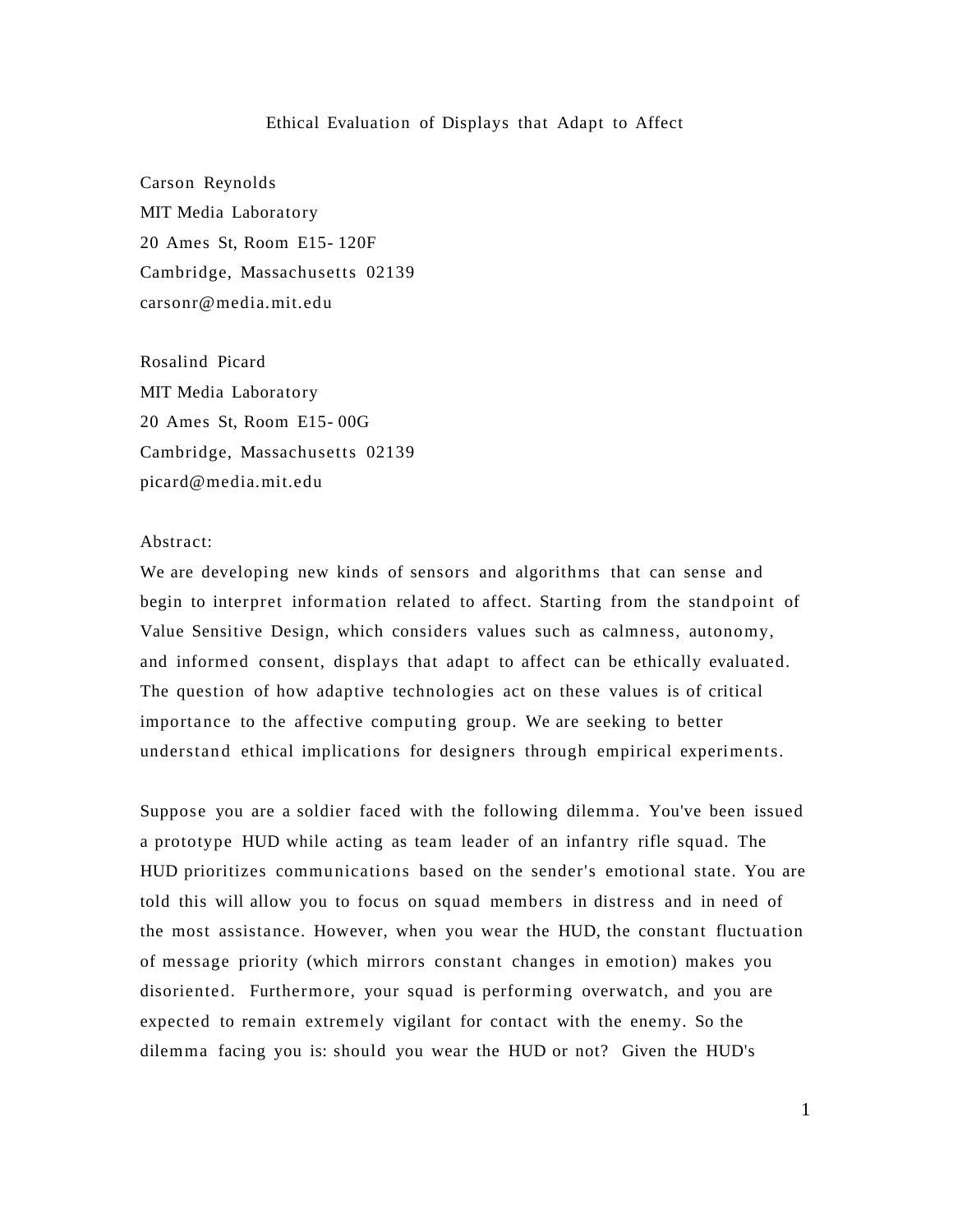impact on your mission but potential improvement of your ability to communicate with your squad, this may be a difficult decision to make.

Adaptive displays face problems of predictability and controllability [Jameson, 2002], especially when fed with emotional inference data that may itself vary unpredictably over time. Adaptive algorithms seek out what is suitable, given some notion of what is optimal [Reynolds, 2002]. With adaptive displays what is optimal often has to deal with emotional, cognitive, or physical workload.

But the dilemma facing the soldier in the example above can also be thought of in terms of ethical suitability. Considering the good and harm of different choices in a dilemma may itself be an interesting adaptive strategy.

Some might say that the soldier's job isn't to consider ethics. The soldier's job is instead to attrite the enemy [Peters, 2004]. Furthermore, officers already make use of a Code of Conduct [Department of Defense, 1998].

Still, in the process of following orders a soldier confronts dilemmas [Department of the Army, 2003]. Researchers of adaptive display technologies that could be used by soldiers may find it informative to consider these dilemmas as well.

In the particular case of adaptive displays dealing with emotion the Army's Soldier's Guide describes one step in the evaluation of different courses of action (COA) in the following manner:

> "Gut check"—Does the COA "feel" like it is the right thing to do? Does it uphold Army values and develop your character or virtue? [Department of the Army, 2003]

The Affective Computing group specializes in sensors and algorithms whose goal is to recognize and communicate emotional responses [Picard and Klein,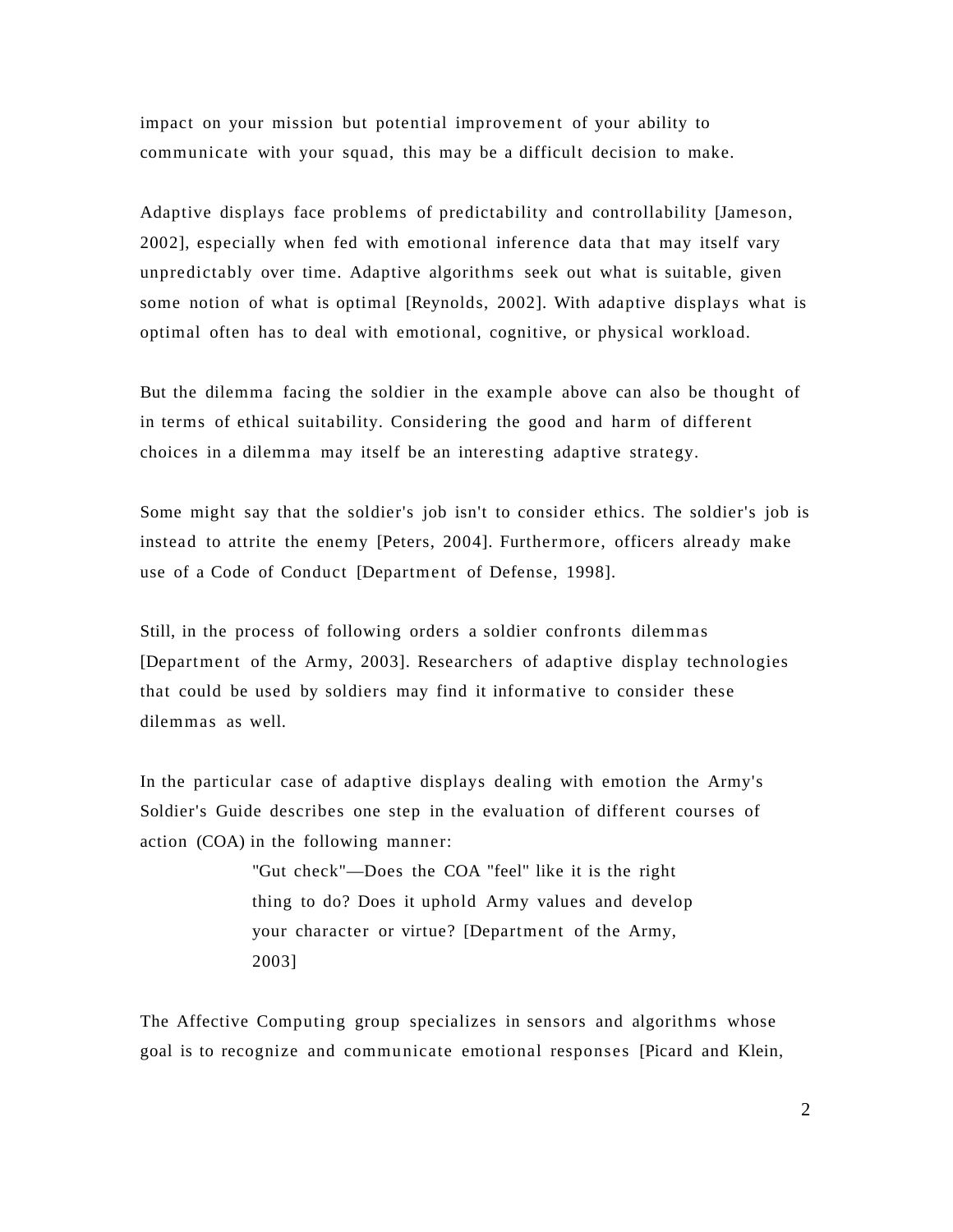2002]. The application of this technology to adaptive displays for soldiers would yield devices that could track the affective responses of their squad. For instance a HUD display that is fed by sensors and algorithms that look for signs of interest, alertness, stress, and possible fatigue (among other states).

Today, these sensors and algorithms operate with less- than perfect accuracy. The estimates of emotional states are usually probabilistic and less accurate than the observations of a skilled person, although they tend to be much better than random guessing. The algorithms for estimating state require significant processing and in some cases can provide results in real time [Kapoor and Picard, 2002].

The Affective Computing group has been approaching adaptive systems with two prongs: algorithms and sensors. Algorithmically speaking, we have developed new machine learning algorithms that are suitable in application to recognition of emotional states [e.g. Qi and Picard, 2002]. These algorithms differ from more traditional adaptive algorithms like Genetic Programming [Goldberg, 1989], Simulated Annealing [Kirkpatrick et al., 1983], or Conjugate Gradient Decent [Shewchuk, 1994] because they focus on recognition instead of optimization. These recognition algorithms are also fed with a variety of sensors that are tailor- made to suit the collection of signals relating to emotion states like frustration. For instance a pressure - sensitive mouse has been designed to record hand force on the mouse surface [Reynolds, 2001].

These sensors and algorithms can be fused to provide systems that act as affective classifiers, whose goal is to provide reliable estimates of emotional state. Hooking a classifier into an adaptive display then becomes relatively straightforward. The labels from the classifier are next fed into the suitability function for the adaptive display.

If affect can be classified with better than random rates, then potential users find themselves at a crossroads of sorts. When encountering technology with

3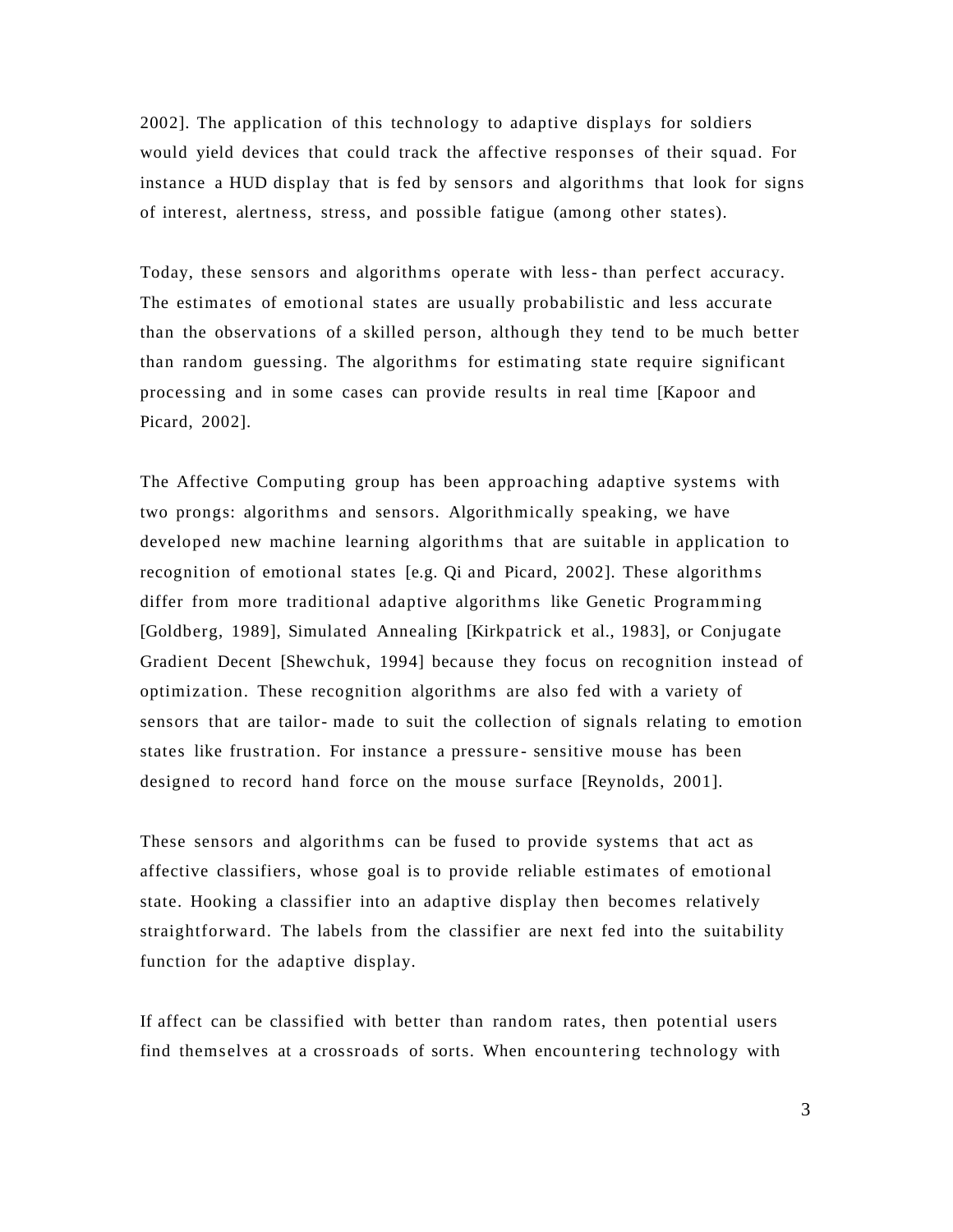new capabilities users often find themselves in a "conceptual muddle" and administrators often find a "policy vacuum" [Moor, 1985].

In order to navigate through these muddles and vacuums, it is important to be aware of which human values are impacted by the introduction of new technology like displays that respond to affective state.

Value- Sensitive Design (VSD) [Friedman and Kahn, 2002] provides a valueethics approach to the design of technology. It articulates a set of human values that might be impacted by new technology. Calmness, for instance is one human value that a soldier facing tough situations might desire. The value of autonomy is harder to place in the context of soldiering. Commanders are given a certain degree of autonomy in planning missions. If an adaptive display interferes with this through constant distraction, it may hinder a commander's ability to plan an execute a mission. Researchers developing adaptive displays that could be used by soldiers and commanders should consider the value Informed Consent. In the United States "research conducted by federal civilian employees or military personnel" is constrained by the Common Rule [Code of Federal Regulations, 1994], that requires informed consent of research participants.

The entire list of VSD values (some of which easily relate to adaptive displays) is: Human Welfare, Ownership and Property, Privacy, Freedom From Bias, Universal Usability, Trust, Autonomy, Informed Consent, Accountability, Identity, Calmness, and Environmental Sustainability. It may be difficult to think about how values like "Environmental Sustainability" in the most traditional sense relate to adaptive displays. However, the exercise of considering them is of use to administrators and individuals facing questions about adopting new technology. Let's now consider Calmness, Autonomy, and Informed Consent in more detail.

4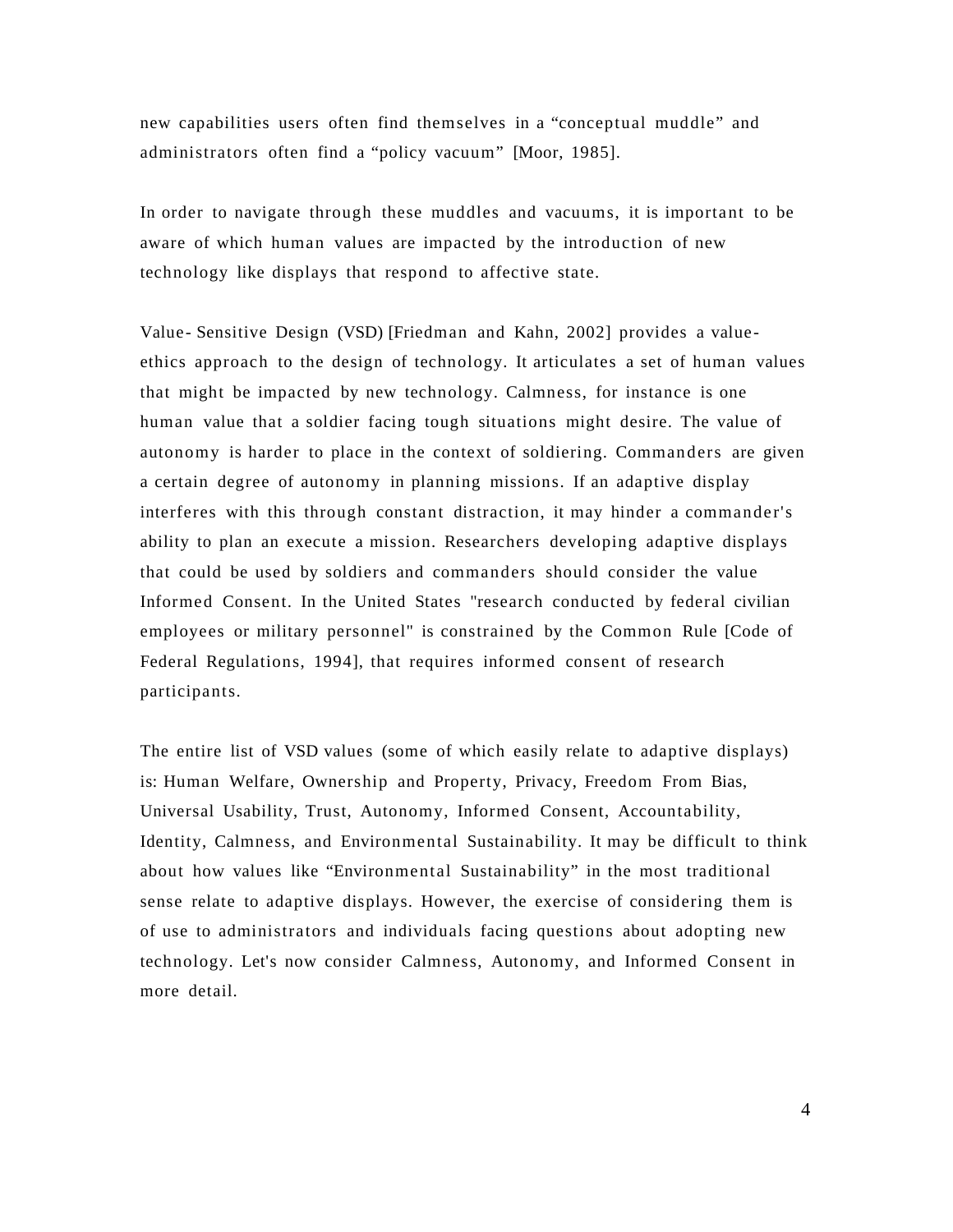## *Calmness*

One interesting project that relates to Calmness is Collective Calm [Reynolds, 2004]. This is a tug of war game in which teams compete to be the most calm. Here calmness is operationalized as a least squares fit of the slope of a skin conductivity graph. The project uses HandWave Bluetooth skin conductivity sensors [Reynolds, 2004]. These form piconets of physiology sensors that can communicate with displays like 3D games.

The importance of calmness has been considered particularly in the case of ubiquitous computing [Weiser and Brown, 1996]. If sensors and computers are to be pervasively embedded in the world around we don't want them making us agitated. Likewise, when soldiers cooperatively work together, calmness can be just as important.

The Tangible Media Group has considered various ambient displays that support calmness and other values in the context of cooperative work and architectural space [Wisneski et al., 1998]. This work relates to Value- Sensitive Design by providing working examples of how attributes like calmness can be supported through design.

#### *Autonomy*

Autonomy is another human value that is of relevance to developers of adaptive displays. Friedman and Nissenbaum discuss "system capability," "system complexity," "misrepresentation of the system,"and "system fluidity" as aspects of systems that can support or undermine autonomy [1997]. These aspects act on the individuals ability to "decide, plan, and act in ways that they believe will help them to achieve their goals" [Friedman and Kahn, 2002].

If a display provides fluidity to help users meet changing goals, then it may support autonomy. However, if the adaptive process that updates the display does not allow for user control [Hook, 1997] then the added complexity may undermine autonomy.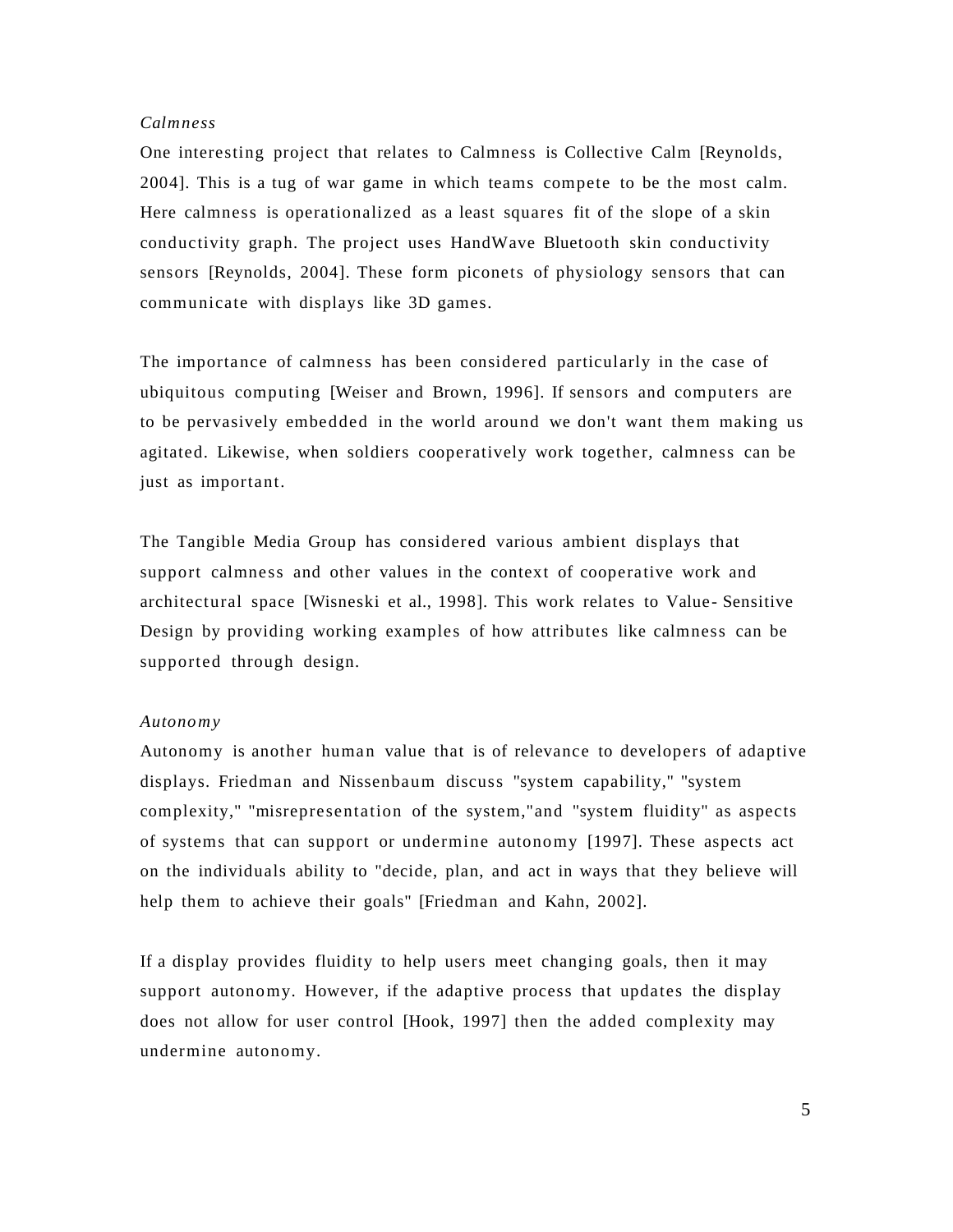Still, without empirical data the relationship between an adaptive display and autonomy is speculative. What would be interesting is to see if adults report an adaptive display impacts their autonomy. One potentially interesting application that might be a good starting point for evaluation is IMWatching.



*Illustration 1: IMWatching provides presence information without notifying that the instant messaging user is being observed.*

IMWatching [Harfst, 2004] charts the instant messaging habits of a group of users. While instant messaging information is freely available and built into the AIM protocol and client, having long term displays of this activity spurs interesting ethical questions. A project that provides an interesting counterpoint to IMWatching is Watchme [Marmasse, 2004].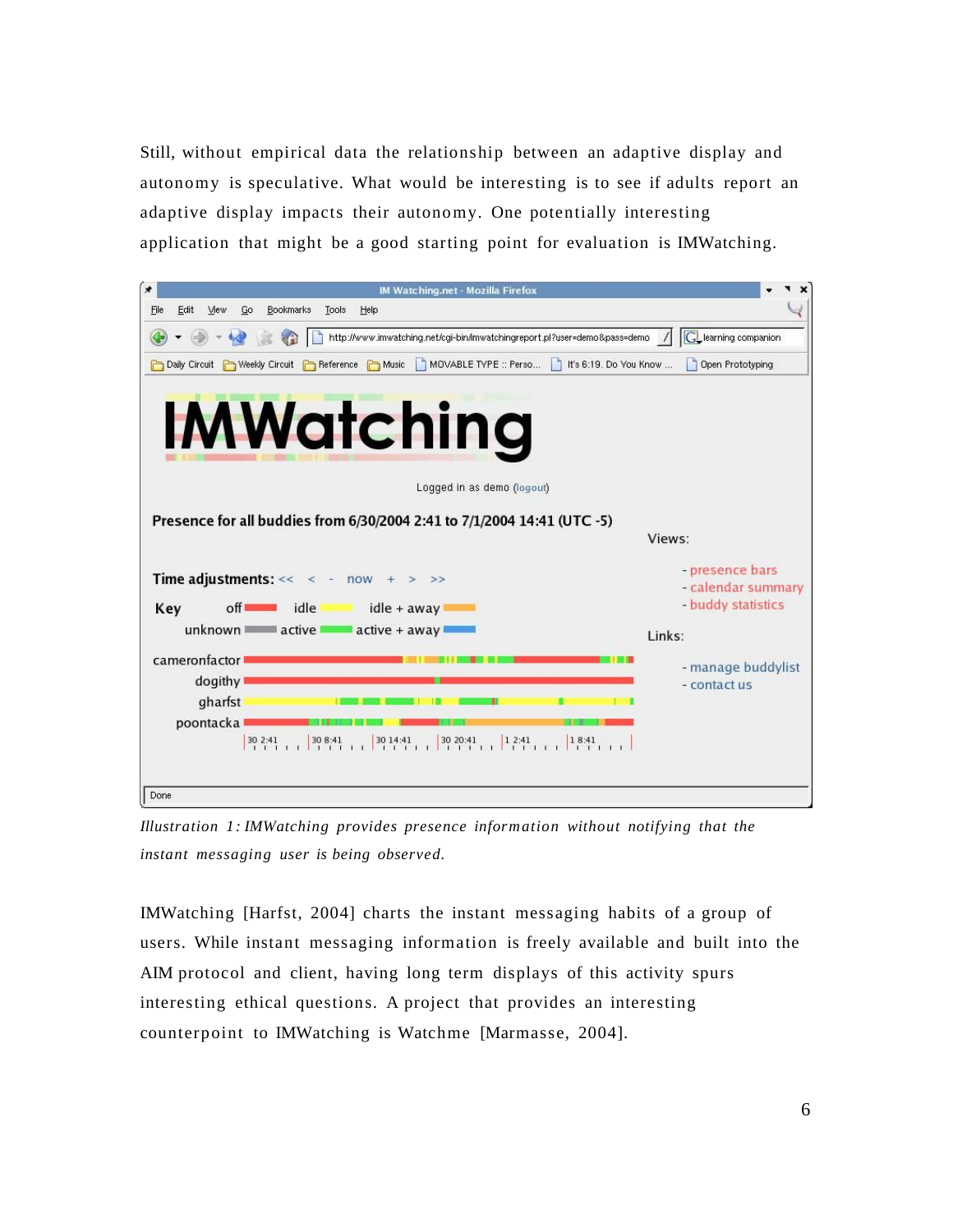Watchme also provides presence information, but has an entirely different intent. The project focuses on closely- knit groups and furthermore requires reciprocity in access to data as well as interaction displays. More clearly: when someone with Wathchme is observing, the observed user knows, which is not the case with IMWatching.

Another interesting project that has implications on autonomy and adaptive displays is the Learning Companion project [Burleson et al, 2004]. The learning companion project consists of an agent that aids learners by being responsive to affect. A potential part of the learning companion's role is to provide performance information to educators and parents.

Suppose a soldier is using a program like the learning companion. This isn't a far- fetched supposition, considering the drill instructor in training software like America's Army. But if the drill instructor agent has the additional capability of sensing the soldier's emotions, this may help or hinder the soldier's ability to train. It could help by being aware of which duties make the soldier most uncomfortable . Alternatively, it could hinder training by undermining the soldier's confidence through feedback of negative emotional states.

The impact of the Learning Companion or the drill instructor in America's Army on autonomy remains unclear. As researchers, we can speculate about and anticipate these problems. But experimental data remains a crucial part of this process.

# *Informed Consent*

Intimately related to autonomy is informed consent. Friedman writes "The idea of 'informed encompasses disclosure and comprehension. ... In turn, the idea of 'consent' encompasses voluntariness , competence, and agreement" [Friedman, and Kahn , 2002]. Given this sort of decomposition of informed consent, what is informed consent with respect to adaptive displays of affective sensors?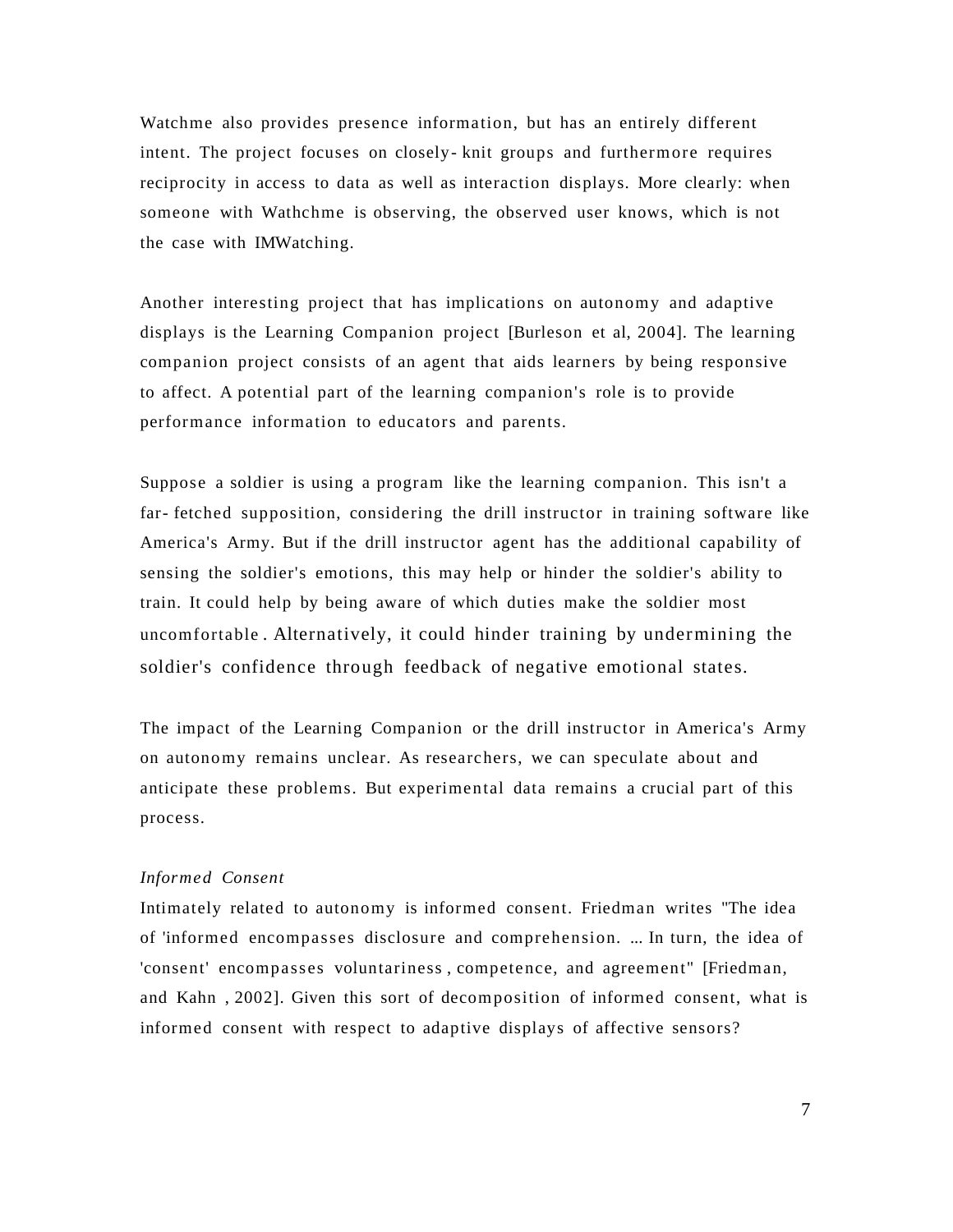One way of supporting informed consent would be to provide easily readable contracts. A good example of these would be the Creative Commons license [Lessig, 2004]. This license is often presented to users in an abbreviated summary with icons.



*Illustration 2: Icons make the creative commons license easy to read.*

An interesting exercise would be to create icons for the values highlighted by value sensitive design, and then to embed them into a contract for displays of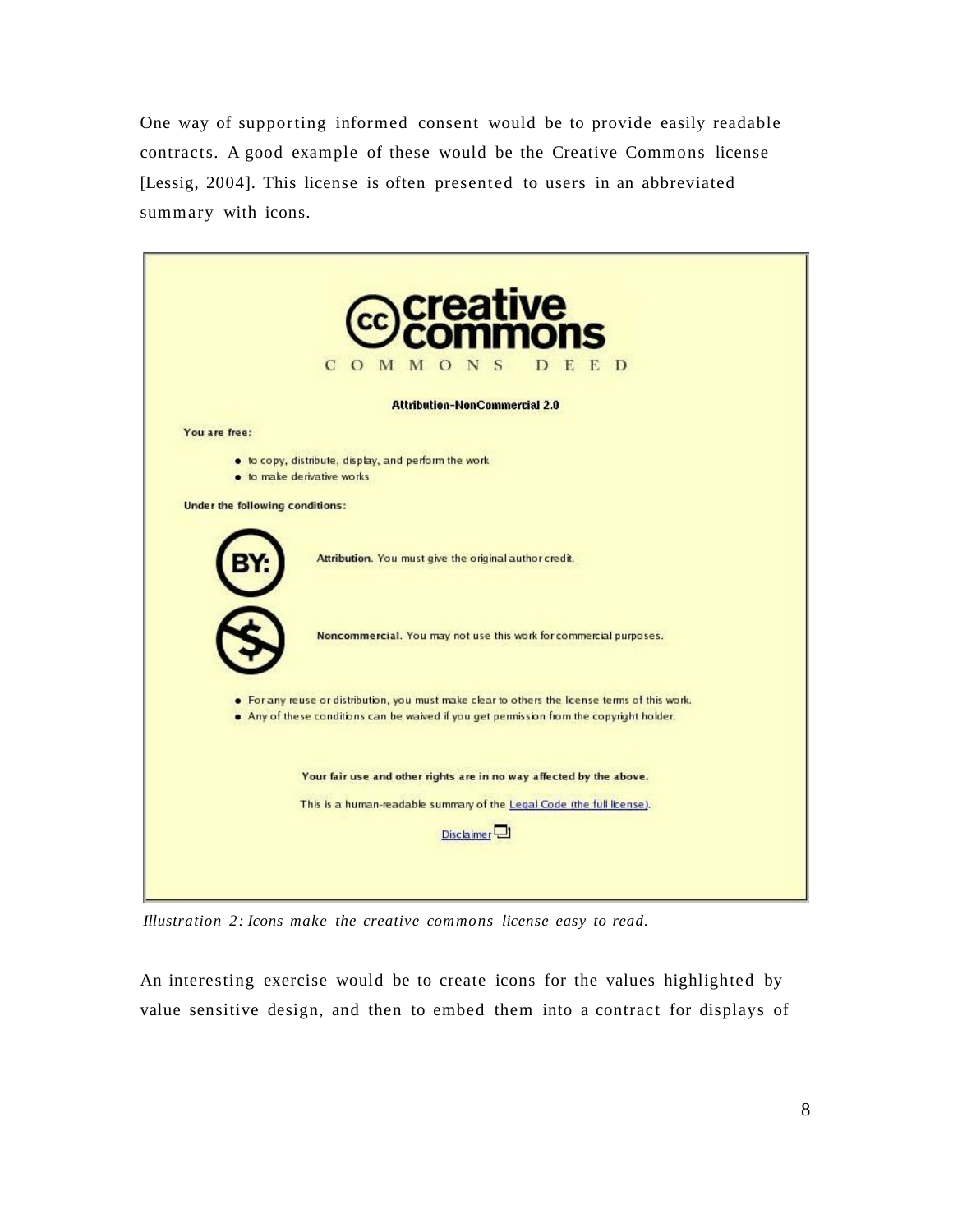affective sensor data. This way, an individual confronted with a decision about use can easily read and consent.

We have now Calmness, Autonomy, and Informed Consent in more depth. At several points it has been suggested that decisions about the values that are impacted need empirical and experimental validation. What would such an experiment look like?

In Affective Sensors, Privacy, and Ethical Contracts we conducted just such an experiment [2004]. We hypothesized that ethical contracts improve ethical acceptability. Here ethical acceptability was gathered on questionnaires by asking about topics of "respect for privacy," "willingness to use," and "comfort."

After two pilot studies were conducted we conducted the primary survey. This consisted of a balanced randomized 2x4 design. Between subjects, there was a control or contract condition. Within subjects were two application contexts (music and news recommendation) that focused on four emotions (joy, anger, sadness, and excitement). In the hypothetical scenarios, the emotion was observed by the application and used to adapt its behavior.

We had a total of 64 participants. The primary result was that in the contract condition respect for privacy improved  $(p=0.0004)$ . There was also a trend toward improvement of comfort  $(p=0.08)$ . These results were collected using on- line questionnaires of textual scenarios.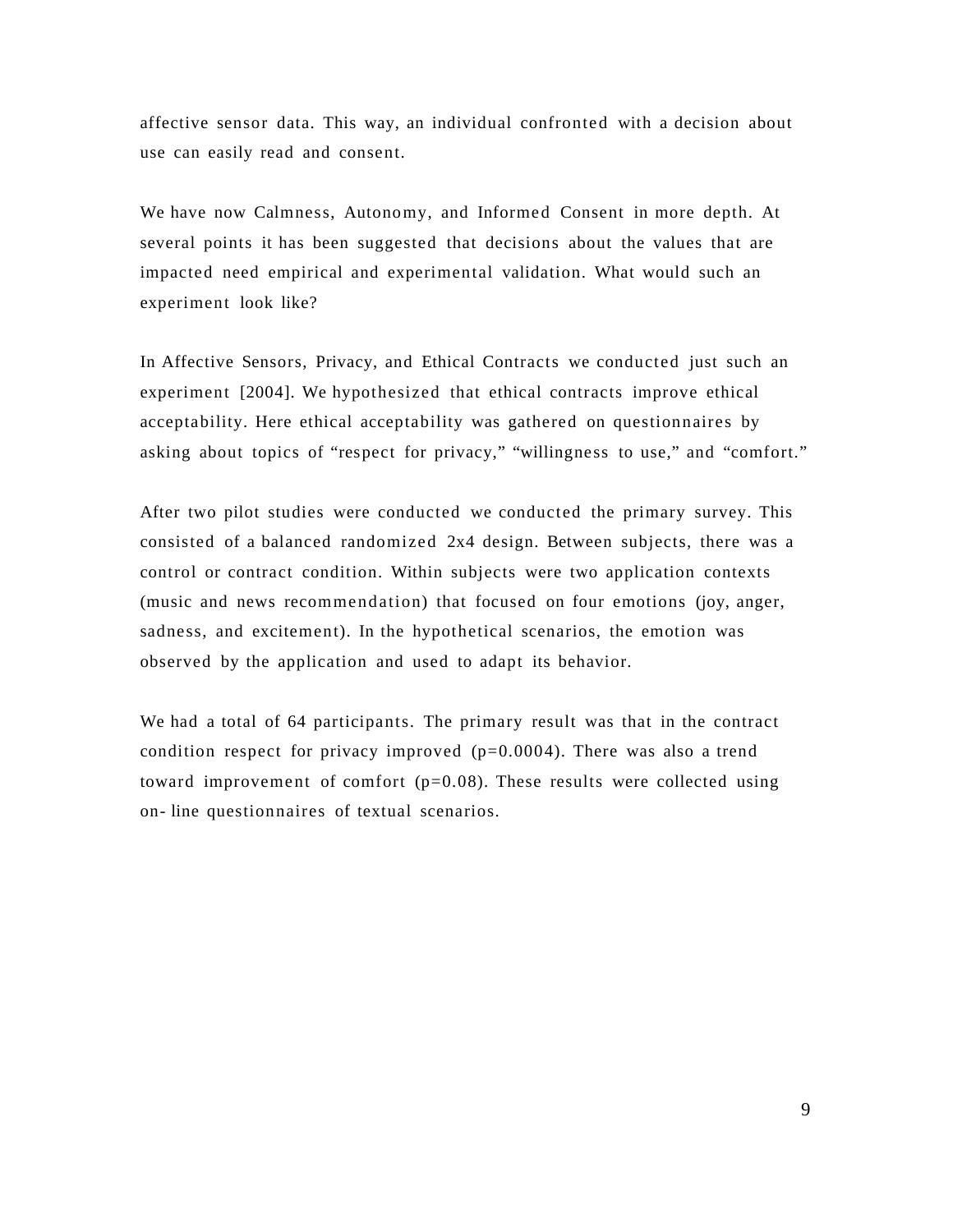

*Illustration 3: Likert- scale data from ethical contract experiment. Participants reported a difference in privacy (p=0.0004), with a mode of 2 and mean of 2.6 in the control condition. This compares with a mode of 3 and a mean of 3.4 in the contract condition. The Privacy question was "Do you think your privacy would be affected ..." In the privacy boxplot (left) the scale is 1 - Completely Invaded to 7 - Completely Respected. A nonsignificant (p = 0.08) improvement in comfort was also observed. In this case, the question was "How comfortable would you feel ..." In the comfort boxplot (right) the scale is 1 - Completely Uncomfortable to 7 - Completely Comfortable.*

Following this work, we are now considering a new experiment that will perform evaluations of live systems. A potential design for such an experiment might involve two participants communicating an emotional state with an applications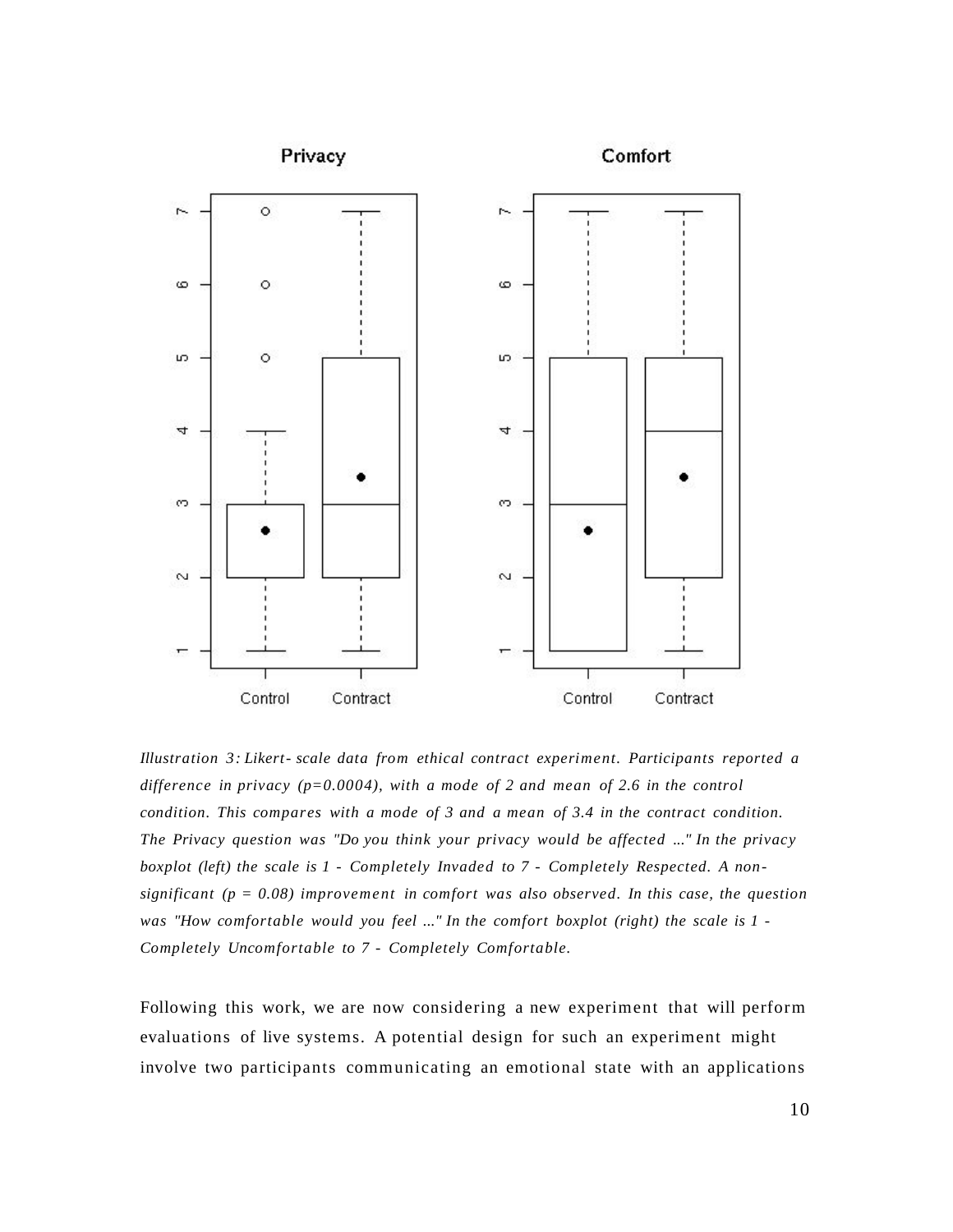like EmoteMail [Angesleva et al., 2004]. EmoteMail is an email client that communicates facial expressions and typing speed along with text. Following use, participants could be asked to fill out on- line questionnaires motivated by Value- Sensitive Design.

In describing the relationship between ethics and adaptive displays of affective sensor data, it is our intention to help individuals - - both users and those who make decisions about others' use - - encountering dilemmas. Hopefully, anticipating and reflecting on possible issues will help these individuals, be they researchers, administrators, or soldiers. Calmness, Autonomy, and Informed Consent are three issues that we hope are considered carefully and more throughly.

# *References*

Angesleva, J., Reynolds, C., and O'Modhrain, S. (2004). Emotemail. (In Press) In Proceedings of the 31st International Conference on Computer Graphics and Interactive Techniques (SIGGRAPH 2004), August 8 - - August 12, Los Angeles, California.

Jameson, A. (2002). Adaptive interfaces and agents. In: The human - computer interaction handbook: fundamentals, evolving technologies and emerging applications, Pages 305- - 330.

http://www.cs.ubc.ca/~conati/532b/papers/handbook-chapter-jameson.pdf

Burleson, W., Picard, R. W., Perlin, L, and Lippincott, A. (2004). A platform for affective agent research. AAMAS workshop on empathetic agents, New York, USA.

Code of Federal Regulations (1994). Title 45 Section 46.116: General requirements for informed consent.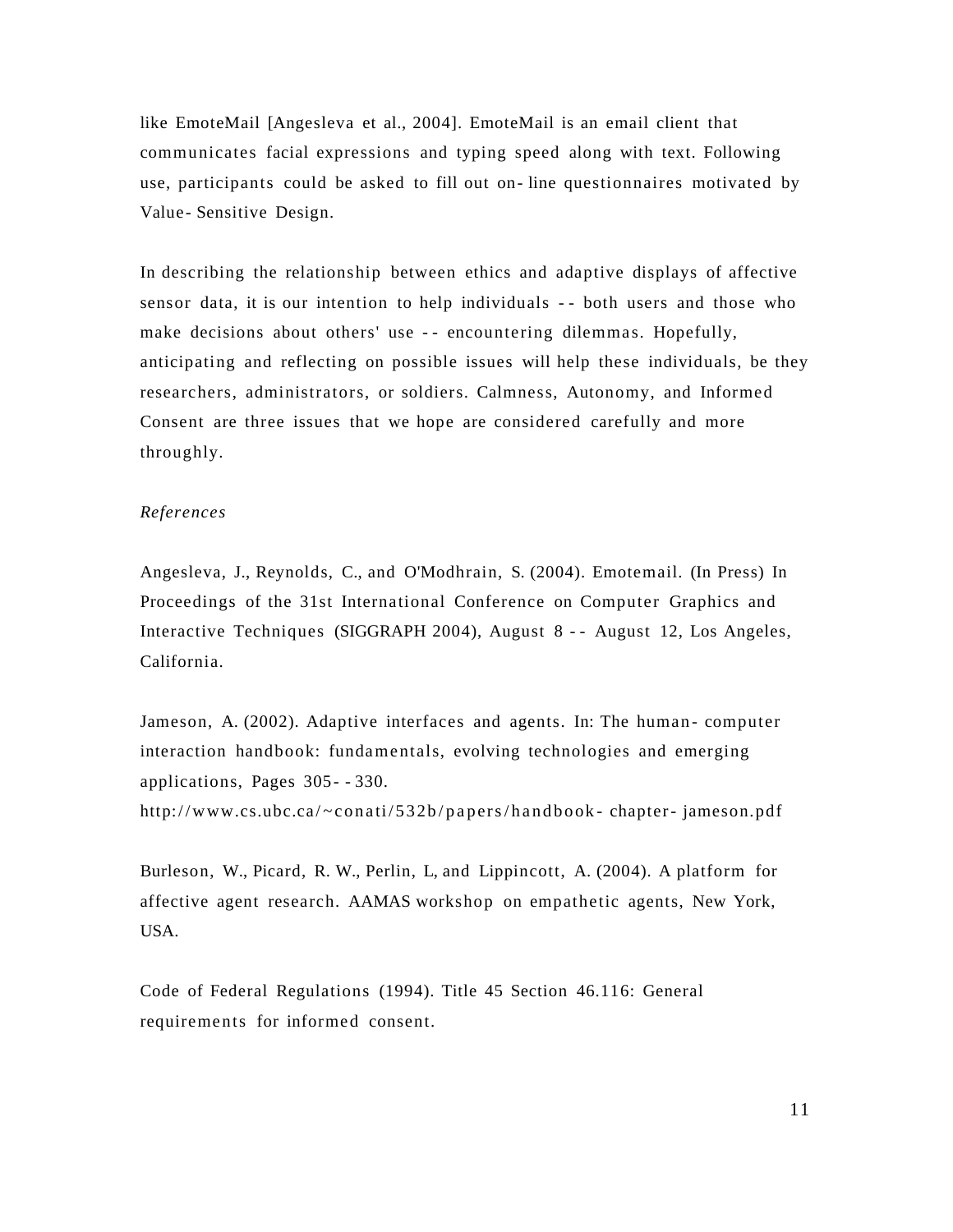Department of Defense (1998). U.S. Marine Guidebook of Essential Subjects.

Department of the Army (2003). The Solder's Guide (FM 7- 21.13 Section 1- 91). Washington D.C., October 15, 2003.

Friedman, B. and Kahn, P. H., Jr. (2002) Human values, ethics, and design. In J. Jacko and A. Sears (eds.), Handbook of Human-Computer Interaction. Lawrence Erlbaum Associates, Mahwah NJ.

Friedman, B. and Nissenbaum, H. (1997). Software agents and user autonomy. In proceedings of the first international conference on autonomous agents. 466- 469.

Peters, R. (2004). In praise of attrition. http://carlisle $www.army. mil/usawc/Parameters/04 summer/peters.html$ 

Goldberg, D. (1989). Genetic algorithms in search, optimization, and machine learning. Reading, Massachusetts: Addison- Wesley Publishing Company.

Harfst, G. (2004). IMWatching.net: Record and Analyze Anybody's IM Presence. http:/ /www.imwatching.net/

Hook, K. (1997).Evaluating the utility and usability of an adaptive hypermedia system. In Proceedings of the 2nd international conference on Intelligent user interfaces. 179- - 186. http://doi.acm.org/10.1145/238218.238320

Kapoor, A. and Picard, R.W. (2003). Fully Automatic Upper Facial Action Recognition. In Proceedings of Faces and Gestures (AMFG 2003), 17 October 2003, Nice, France

Kirpatrick S., Gelatt, C.D., Vecchi, M.P. (1983). Optimization by simulated annealing. *Science* 220 , 671- - 680.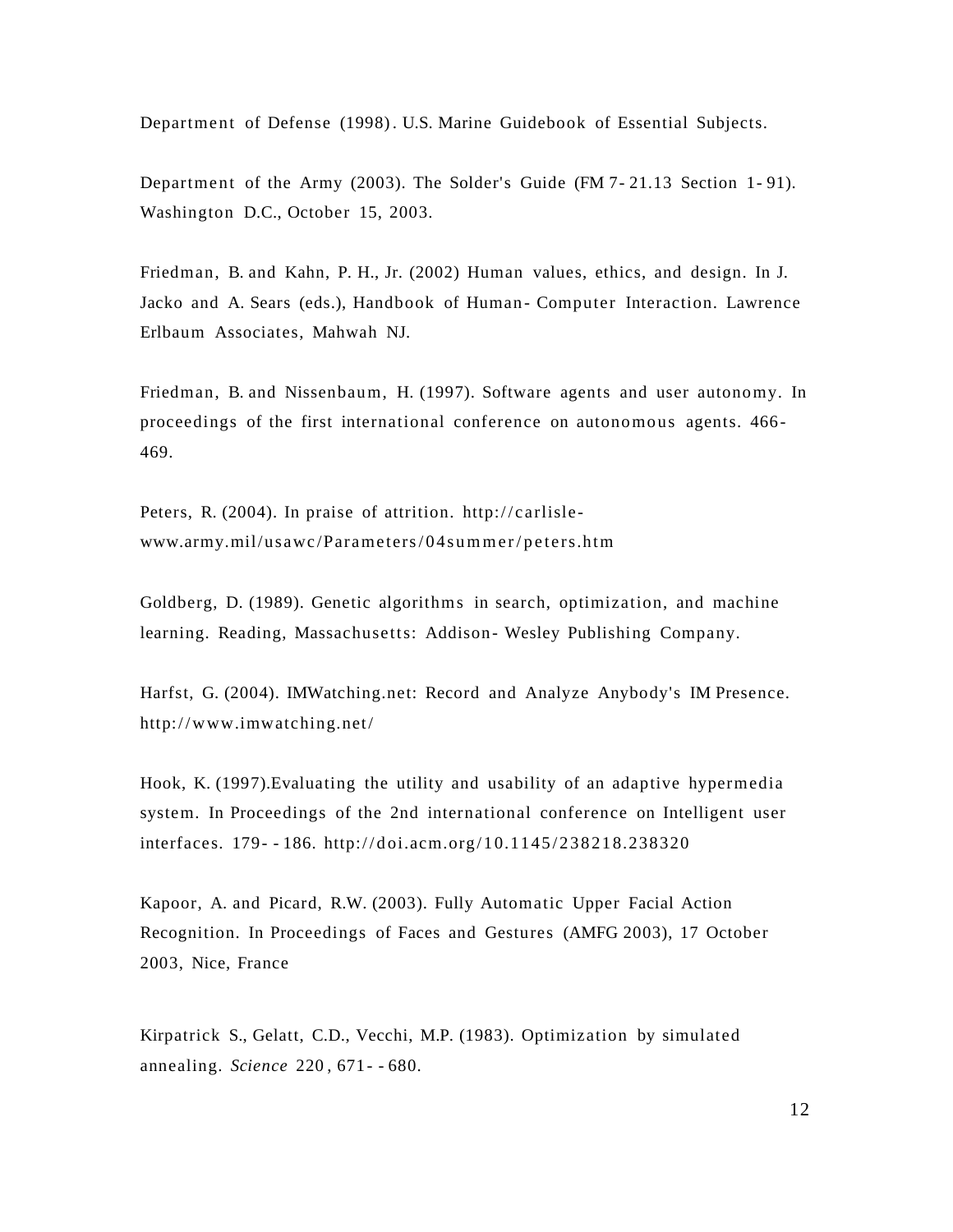Lessig, L. (2004). Creative Commons Deed. http://creativecommons.org/licenses/by- $nc/2.0/$ 

Marmasse, N. (2004). Providing Lightweight Telepresence in Mobile Communication to Enhance Collaborative Living. Ph.D. Thesis. Massachusetts Institute of Technology , Cambridge , MA.

Moor, J.H. (1985). What is computer ethics? Metaphilosophy, 28(3) 266- 275.

Picard, R.W. and Klein, J. (2002). Computers that Recognise and Respond to User Emotion: Theoretical and Practical Implications. Interacting with Computers, 14 (2) (2002), 141- 169.

Qi, Y. and Picard, R.W. (2002). Context- sensitive Bayesian Classifiers and Application to Mouse Pressure Pattern Classification, in Proceedings of International Conference on Pattern Recognition, August 2002, Québec City, Canada.

Reynolds, C. (2001). The sensing and measurement of frustation with computers. Master's Thesis. Massachusetts Institute of Technology , Cambridge , MA.

Reynolds, C. (2002). A geometrical theory of adaptation. http://web.media.mit.edu/~carsonr/pdf/gtoa02.pdf

Reynolds, C. (2004). Collective Calm. http://mindgames.medialabeurope.org/collective\_calm.htm

Reynolds, C. (2004). Cooking with Bluetooth http://arsenal.media.mit.edu/notebook/archives/000218.html